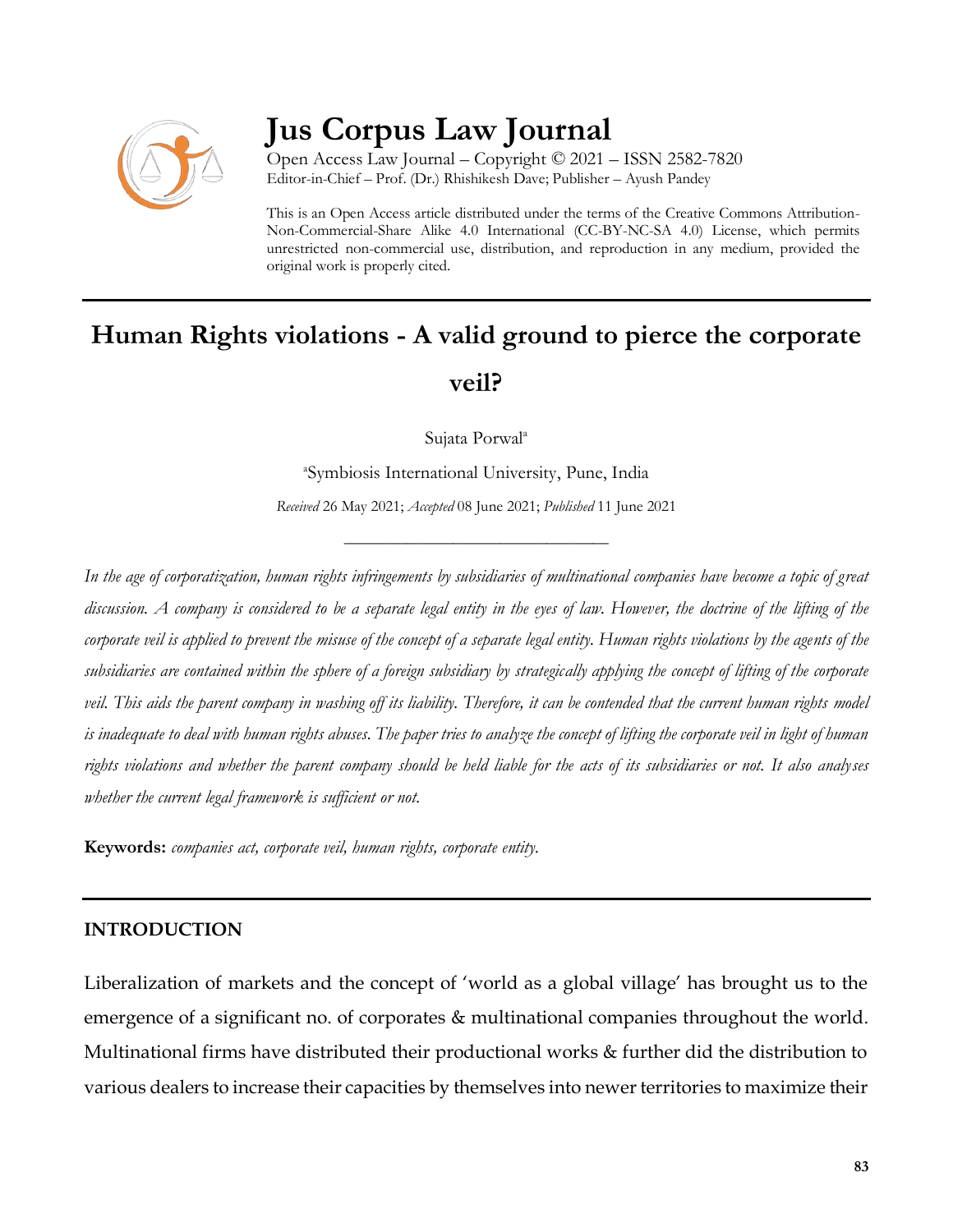profits. Compartmentalizing multinational companies is often provided with by company laws and has led to shifting of risk, excessive risk-taking, and lack of proper redressal for the victim.

The surge in awareness about protecting human rights internationally has further increased the significance of this issue. The primary concern is to save the basic human necessities globally and to provide adequate redressal for the loss incurred.

The parent companies, when sued, perpetually rely on the twin principles of separate legal entity and limited liability. Company laws prevailing in various jurisdictions have incorporated the concept of corporate personality or separate legal entity directing that the shareholder and the company, as well as the subsidiaries and the company, are separate legal entities and thus have their own set of assets, rights and obligations. The principle, followed in India after the House of Lords judgment of Saloman v. Saloman & Co<sup>1</sup>, implies that the parent company cannot be legally held liable, for both acts and omissions of its subsidiaries. This makes it extremely difficult for the victim, to claim something in opposition to the main sued firm as the exposure is capped. Apart from this, the principle of limited liability confines the investors' liabilities merely to the corporate conduct to the extent of their investments in the company. In this way, they can restrict their loss by way of keeping their assets separated.

This causation lead to the chain reaction to preserve the status quo so as to prevent the fraudulent activities taking place within the company by disregarding the corporate personality and delving into the reality beyond the legal façade and find the individual members who try to take shelter under the corporate veil.<sup>2</sup>

In US v. Milwaukee Refrigerator  $Co^3$ , the court contended that 'as a general rule, the corporate will be looked upon as a separate legal entity. However, when this notion is used for fraudulent activities.'<sup>4</sup>

 $\overline{a}$ 

<sup>1</sup> *Saloman v Saloman & Co* UKHL 1 AC 22

<sup>2</sup> *Prest v Petrodel Resources Ltd* (2013) UKSC 34

<sup>3</sup> *United States v Milwaukee Refrigerator Co* 142 F 247 (1905)

<sup>4</sup> Sanjana Bharadwaj, 'Lifting the Corporate Veil' (*Savitribai Pune University*)

[<sup>&</sup>lt;http://studymaterial.unipune.ac.in:8080/jspui/bitstream/123456789/4822/1/LIFTING%20OF%20CORPORAT](http://studymaterial.unipune.ac.in:8080/jspui/bitstream/123456789/4822/1/LIFTING%20OF%20CORPORATE%20VEIL-converted.pdf) [E%20VEIL-converted.pdf>](http://studymaterial.unipune.ac.in:8080/jspui/bitstream/123456789/4822/1/LIFTING%20OF%20CORPORATE%20VEIL-converted.pdf) accessed 08 May 2021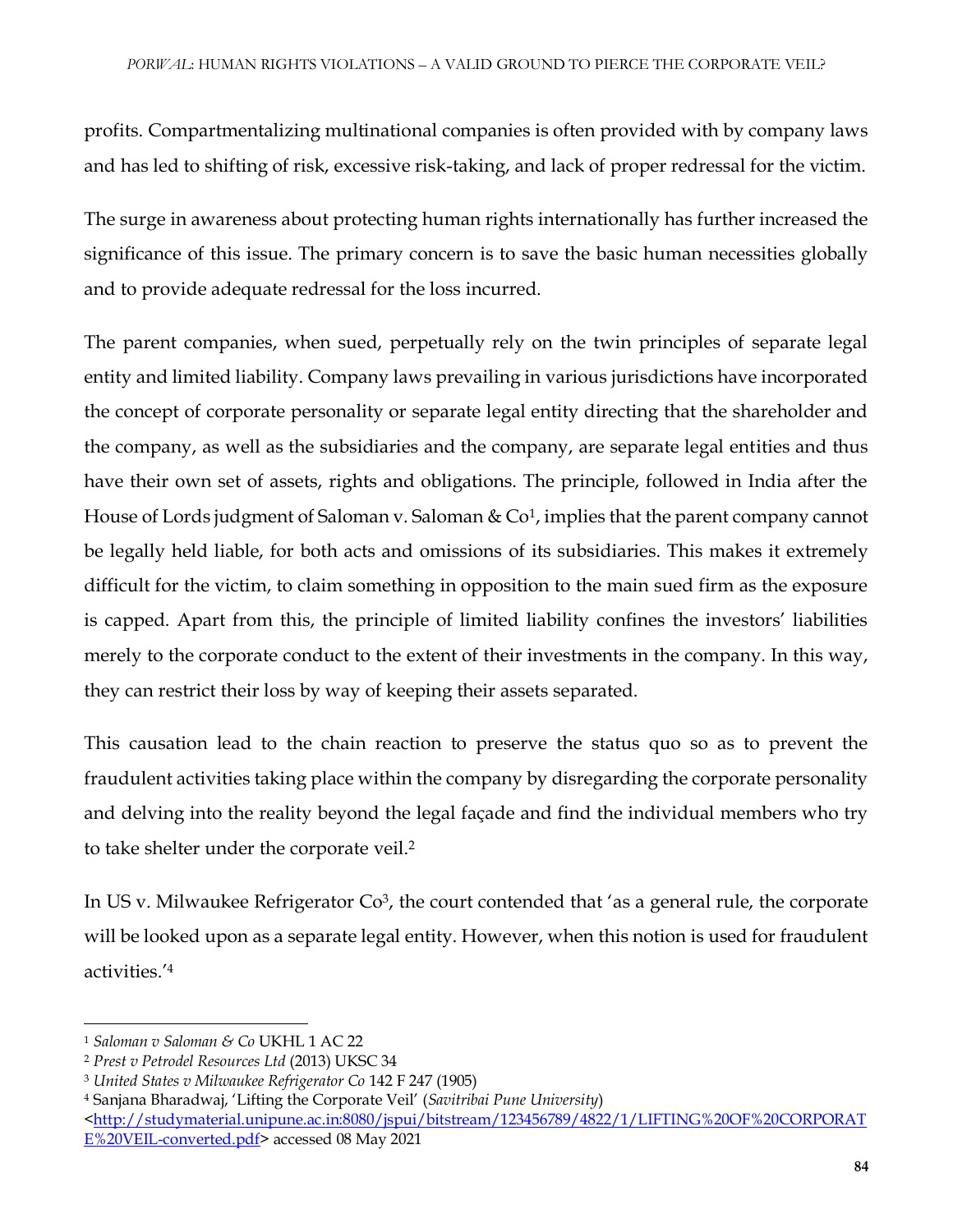Parent companies are eligible to pursue outsourcing without being proportionately responsible for the losses or the human rights violations of their subsidiaries.<sup>5</sup> Writing off the corporate accountabilities by the parent companies often acts as an obstacle in accessing remedies. Therefore, it can be comprehended that the current territorial model that is responsible for regulating human rights violations by the corporates is insufficient and requires modifications.<sup>6</sup> A proper system of checks should be designed to curb human rights violations by the companies that operate internationally and steps to boost compliance of corporates with their responsibilities pertaining to human rights should be imposed. This would lead to the benefit of the victim and would fulfill the collective goal of the international community.<sup>7</sup>

A major reason as to why the victims desire to sue the parent companies is the lack of financial resources with the subsidiaries. Also, a layman might not be able to decipher the complex corporate structure and hence might to oblivious to the distinction between the parent company and its subsidiaries.<sup>8</sup>

## **LITERATURE REVIEW**

## **Key concepts and theories**

Doctrine of separate legal entity: It states that a corporation is a legal person and is thus separate in all spheres including its subsidiaries. This signifies that the company has its own set of obligations and liabilities that it is required to fulfill.<sup>9</sup> This enables the company to act on its behalf. However, the concept of a separate legal entity is often misused by the shareholders to escape from the liability arising out of fraudulent activities or wrongdoing.

 $\overline{\phantom{a}}$ <sup>5</sup> Bijan Brahmbhatt, 'Holding and Subsidiary Companies: Liability Sharing' (*SSRN*, 6 March 2008) [<http://dx.doi.org/10.2139/ssrn.1102271>](http://dx.doi.org/10.2139/ssrn.1102271) accessed 8 May 2021

<sup>6</sup> S Deva, 'Corporate Human Rights Violations: A Case for Extraterritorial Regulation' in C Luetge (ed), *Handbook of the Philosophical Foundations of Business Ethics* (Springer, Dordrecht 2013)

<sup>7</sup> H Steiner and others, *International human rights in context: law politics morals* (3rd edn, OUP 2008) 1394-1395 <sup>8</sup> Piercing the Corporate Veil to impose criminal liability on Corporations

 $\frac{\text{https://indiancaselaws.files.wordpress.com/2014/04/piercing-the-corporte-vel-to-impose-criminal-liability-}}{$ [on-corporations.pdf>](https://indiancaselaws.files.wordpress.com/2014/04/piercing-the-corporate-veil-to-impose-criminal-liability-on-corporations.pdf) accessed 08 May 2021

<sup>9</sup> Rehman Waqas, 'Separate Legal Entity of Corporation: The Corporate Veil' 3(1) International Journal of Social Sciences and Management 1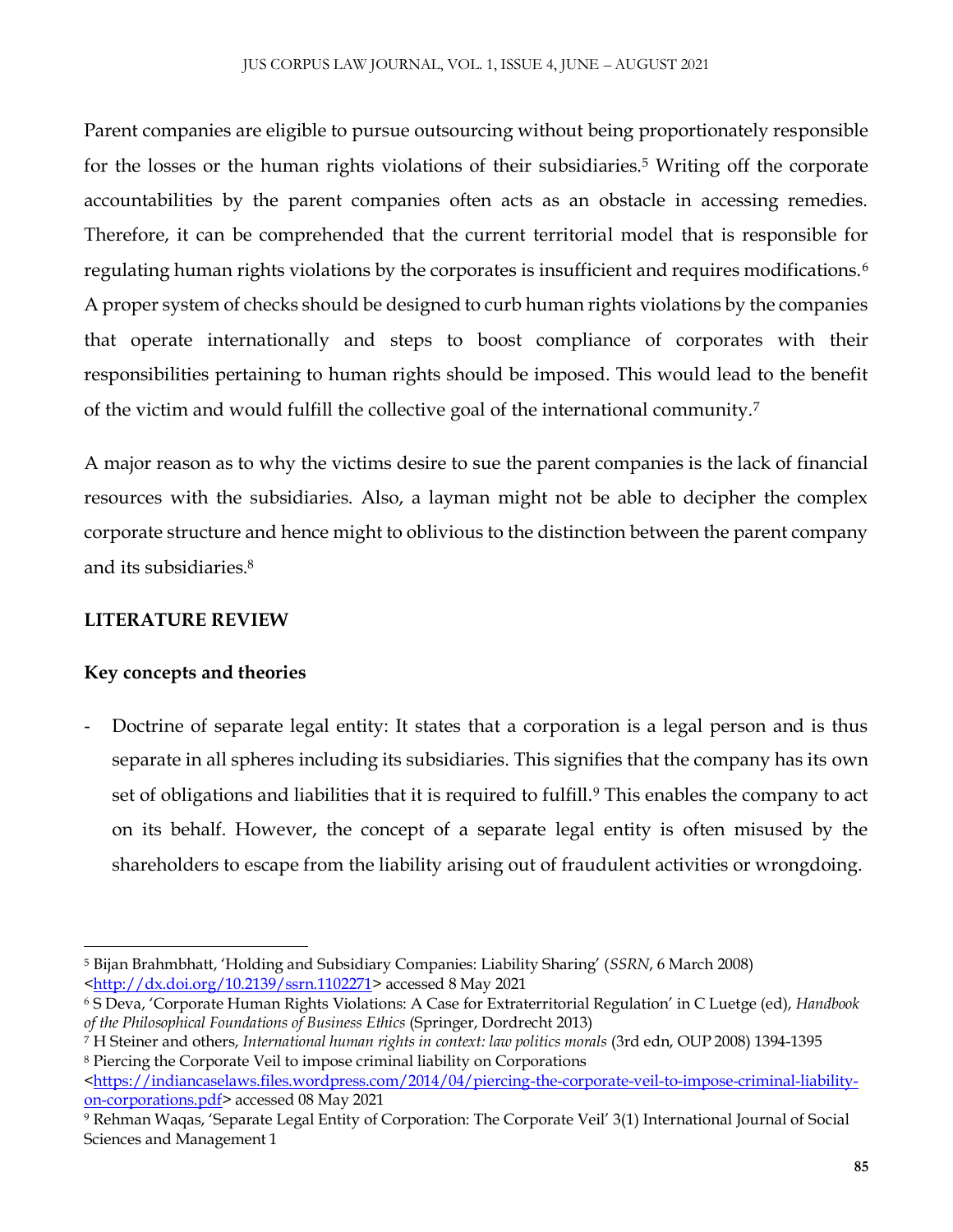- Doctrine of limited liability: one of the basic attributes of a company's legal personality is that it's a different lawful entity, from its shareholders and can thus enjoy a set of rights and duties which isn't accessible to the shareholders.<sup>10</sup> It is also known as the 'no vessel, no liability' doctrine. A lot of consequences flow from this doctrine, which can be both in the interest of the shareholders as well as against them. This doctrine provided for a platform wherein investments weren't restricted to few wealthy partners, but also included small corporate shareholders. Although, a major drawback of this doctrine is that parent companies misuse it to protect themselves legally when high standards aren't maintained by the subsidiaries while performing risky tasks (E.g. - oil drilling).<sup>11</sup>
- Doctrine of Lifting of the Corporate Veil: This doctrine acts as a check on the doctrines of separate legal entities and limited liability as it aims at 'looking beyond' the corporate personality to find out the actual perpetrators. It implies that if dishonest use of the legal identity of a company is made, then the concerned individuals will not be given the privilege to hide behind the corporate veil to escape liability.<sup>12</sup> Lifting of the corporate veil to hold the parent company liable for the acts of human rights violations by its subsidiaries is a highly contended issue because the parent companies often escape liability by hiding under the corporate veil.<sup>13</sup>

## **Review 1**

 $\overline{a}$ 

## **Liability of Parent Companies for Human Rights Violations of Subsidiaries<sup>14</sup>**

Rolf H. Weber/Rainer Baisch

<sup>13</sup> Editor, 'Lifting of Corporate Veil' (*Lawoctopus,* 5 June 2015)

<sup>10</sup> Virginijus Bite & Gintare Jakuntaviciute, 'Is the Limited Liability Doctrine Applicable to Company Directors?' (2014) 10(16) European Scientific Journal

<sup>11</sup> Irshad Hameed, 'The Doctrine of Limited Liability and the Piercing of the Corporate Veil in the Light of Fraud: A Critical Multi-Jurisdictional Study' (*SSRN*, 2013) [<https://dx.doi.org/10.2139/ssrn.2282306>](https://dx.doi.org/10.2139/ssrn.2282306) accessed 09 May 2021

<sup>12</sup> R Judith Priya and others, 'A Descriptive Study of the Doctrine of Lifting of Corporate Veil' (2018) 3(3) International Journal of Advance Research and Development

[<sup>&</sup>lt;https://www.lawctopus.com/academike/corporate-veil-2/>](https://www.lawctopus.com/academike/corporate-veil-2/) accessed 09 May 2021

<sup>14</sup> Rolf H Weber & Rainer Baisch, 'Liability of Parent Companies for Human Rights Violations of Subsidiaries' [2015] European business law review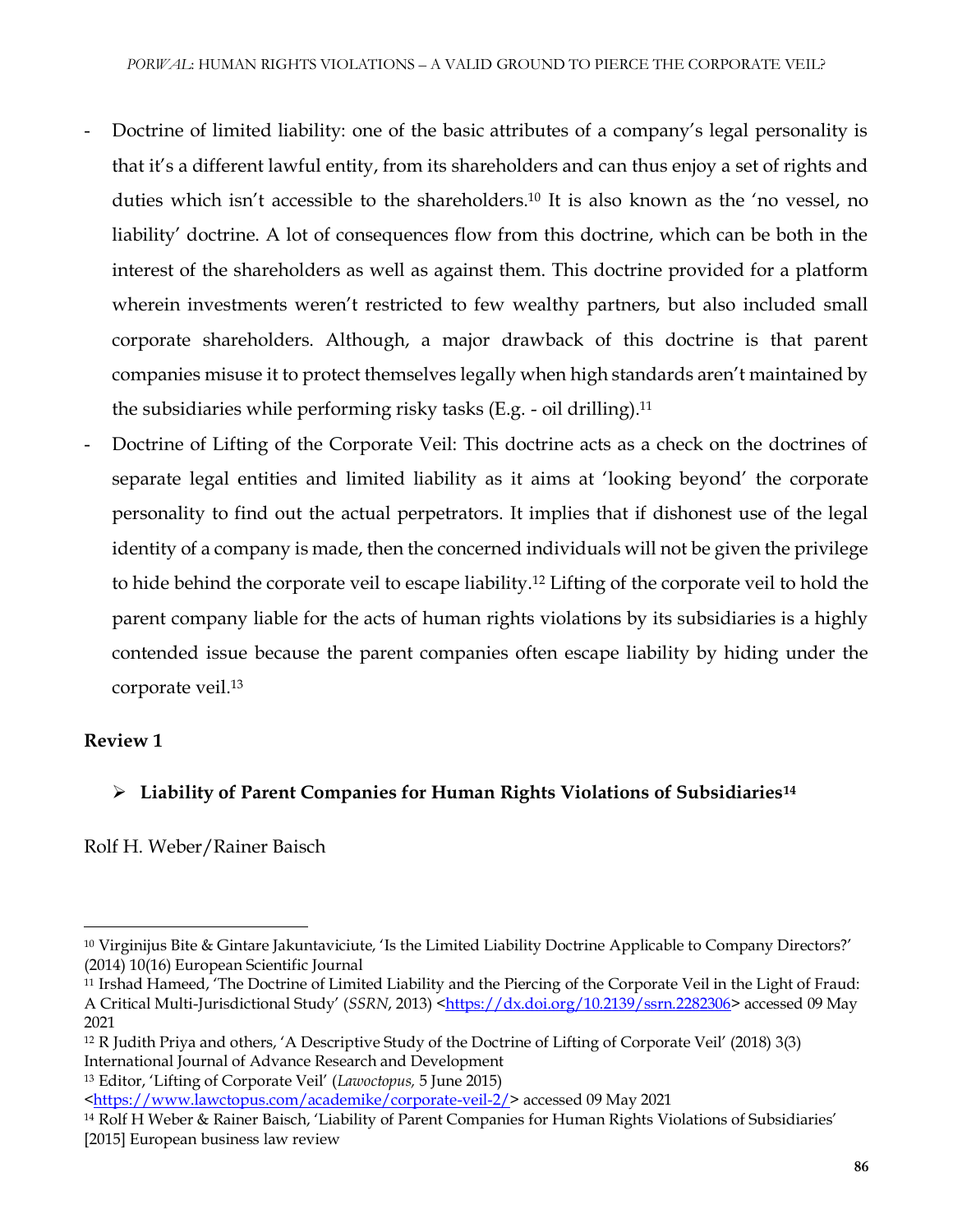The research paper focused on the human rights infringements by multinational enterprises and their effects on the victims. The concerns about incentives given to companies to structure themselves to escape liability were discussed and the risk attached to restricting the liability to the sphere of the subsidiary was highlighted. While the victims desire to invoke veil-piercing to hold the parent company straightaway liable, the parent companies often take shelter under the doctrine of lifting of the corporate veil, making the subsidiaries liable for their acts. Methods to establish a fair judicial process to hold the parent companies liable were discussed and a solution based on mandatory due diligence by the parent companies to adhere to the human rights was sought. An in-depth discussion of the case laws and judicial decisions as well as the prevailing statutory provisions was accomplished. Also, a critical analysis of the duty of care principle was done, while highlighting the role of the parent company in ensuring that the subsidiaries maintain the required amount of respect towards the human rights of the citizens. Principles of vicarious liability along with various other legal principles also find a mention in the research.

One of the key loopholes in the paper relates to the issue of unanswered questions. For example, the question about the level of potential impact necessitated to hold the parent company liable was raised but an adequate answer to the same wasn't provided. The lack of proper support of the answers to such questions created ambiguity at certain points.

## **Review 2**

 $\overline{\phantom{a}}$ 

## **Piercing the Veil of Business Incorporation<sup>15</sup>**

#### Bello & Nrichel

This article aims at providing a deep review of the lifting of the veil of incorporation or the corporate veil. The article states that the sanctity of an organization lies on the veil of incorporation, deprivation of which can push the company towards corporate attack. It also

<sup>15</sup> Bello & Nrichel, 'Piercing the Veil of Business Incorporation' [2014] American Research Institute for Policy and Development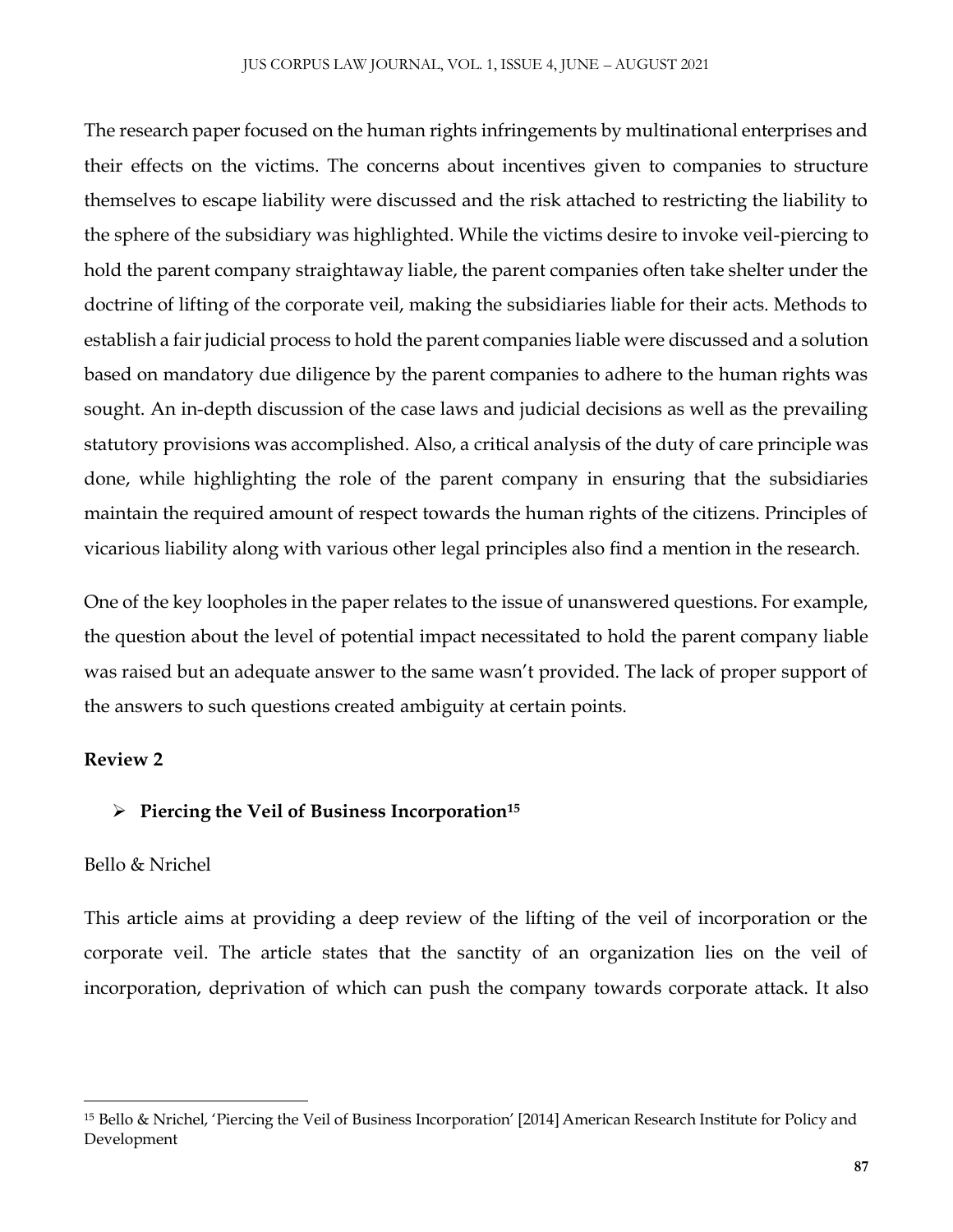highlighted the issues related to 'attack by outsiders' and the protection available to the members against such attacks.

However, the article missed incorporating the cases where individuals and/or other entities have used the corporate veil as a tool to commit wrongful acts and to perpetrate fraud. The recourse available against such misuse and the protection provided to the victims of such misuse didn't receive adequate attention from the article.

#### **UNDERSTANDING THE REVIEWS AND IDENTIFYING GAPS**

The reviews helped by providing a better and deeper understanding of the topic and led to the exploration of newer angles. The intricate details mentioned in the research provided an opportunity to critically study the nuances of the topic and acted as a foundation stone for my study. An analogy about the primary question of research about whether the parent company should be held liable for the acts of its subsidiaries or not could be drawn with the help of these reviews.

#### **RESEARCH OBJECTIVES**

Human rights violations can be equaled with a situation of crisis, especially when the victims lack a proper mode of recourse. It is therefore very important to critically analyze the issue and find possible solutions to prevent the same. A similar pattern of human rights violations can be observed in the corporate sectors, where the parent companies hide behind the corporate veil and the subsidiaries are incapable of providing remedy.<sup>16</sup> Therefore, the research tries to critically analyze the said concept with reference to human rights violations. The objectives of the same are as follows:

1. To analyze the concept of lifting of the corporate veil and its implications on the victims of human rights violations

 $\overline{\phantom{a}}$ <sup>16</sup> Barcelona Panda, 'Multinational corporations and human rights violations: Call for rebuilding the laws of twenty-first century' (2013) 20(4) Journal of Financial Crime 422-432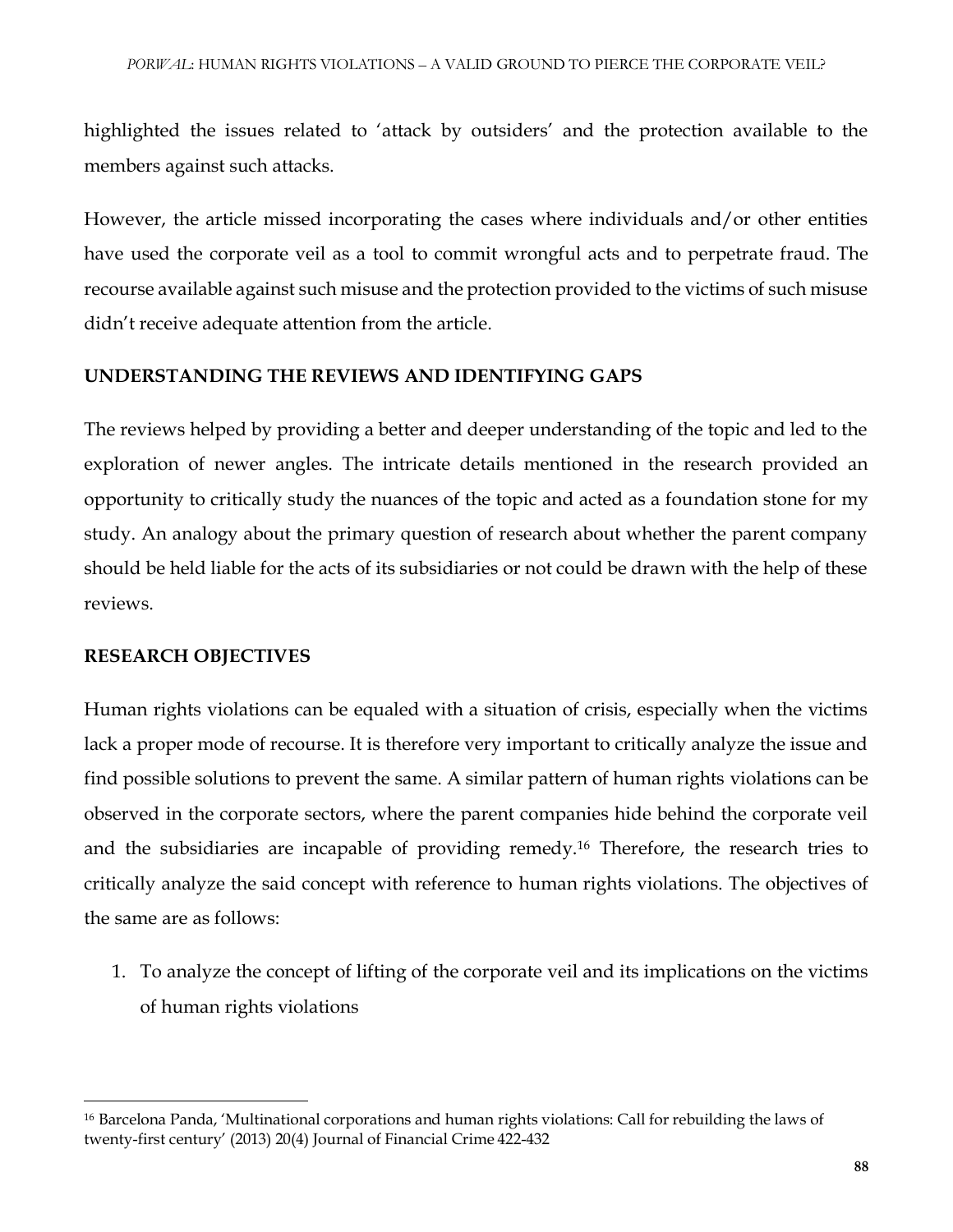- 2. To reflect upon the current legal position concerning the upsurge in human rights violations by MNCs in India and the need to curb it
- 3. To understand the role of parent companies concerning the acts performed by their subsidiaries and study the responsibility of the parent company to keep a check on the activities of its subsidiary
- 4. What can be the different factors and legal thresholds that can be responsible for making the parent company liable
- 5. To determine the reasons which render the victim helpless is aid is not provided by the parent company

## **RESEARCH QUESTION**

- 1. Whether the parent company can be held liable for the human rights violations by its subsidiaries?
- 2. Whether the present legal framework is adequate to provide justice to the victims of human rights violations in India?

# **METHODOLOGY**

The present paper is based on empirical and doctrinal research methodology using secondary sources including books, journals, research articles and e-sources.

# **SURVEY**

A survey was conducted, as a part of the empirical research, to analyze whether human rights violations can be considered as a valid reason to pierce the corporate veil or not. The following observations have been made from the research conducted:

- i. Around 40% of people aren't fully aware of said veil itself
- ii. However, 80% people believe that the prevailing laws in the country aren't sufficient to hold the parent companies liable for the acts of their subsidiaries.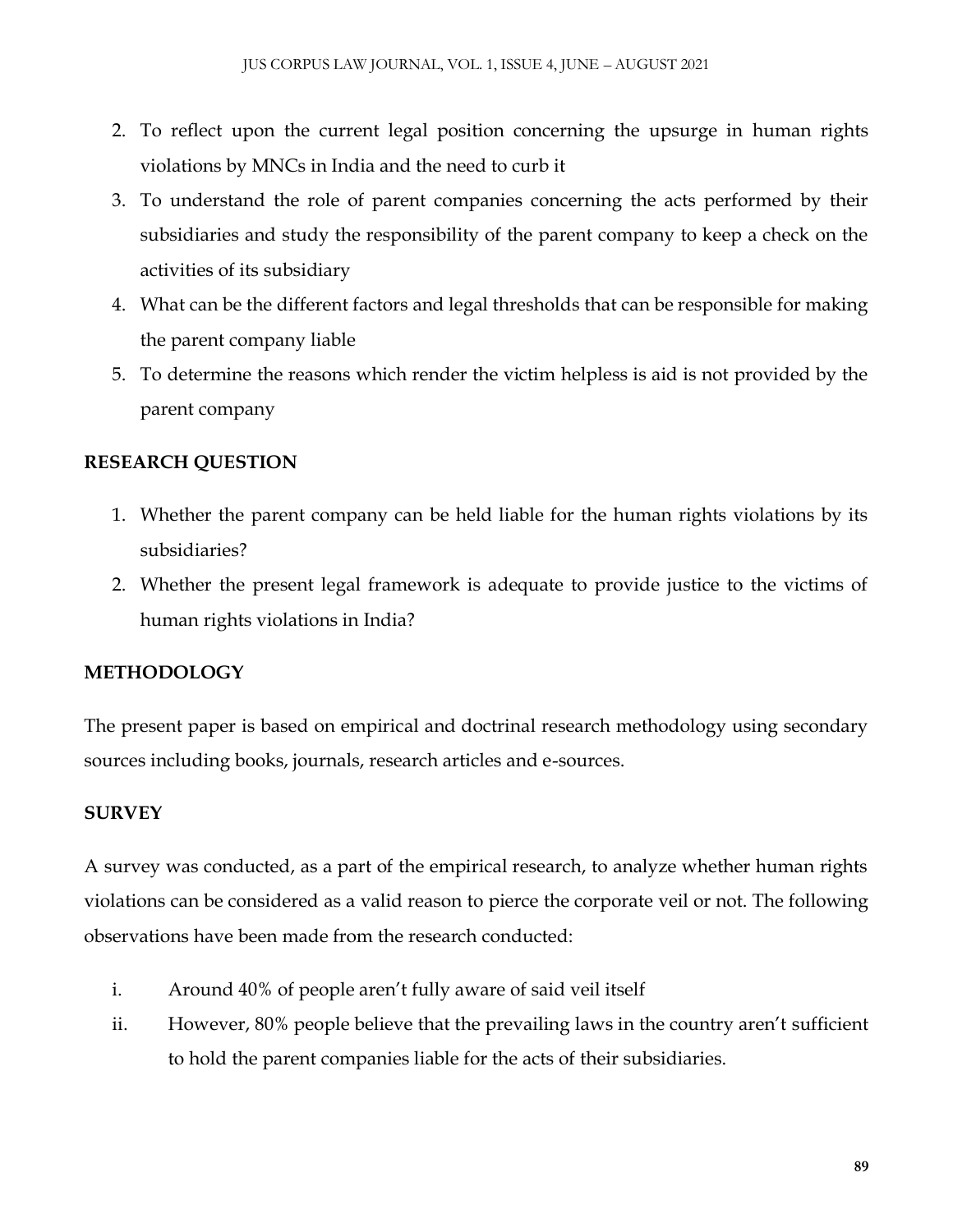- iii. 86.7% of people are of the opinion that a single set of statutory provisions shall be adopted to govern and regulate the concept of limited liability and agree that the parent company should be held liable for the acts of their subsidiaries.
- iv. 46.7% of people believe that the concept of lifting of corporate veil tries to strike a balance between the interest of the public and a separate legal entity and 53.3% of people correspond to this possibility.

The results of the survey are attached below as Annexure I.

# **ANALYSIS**

Companies expand their business to maximize profits in new markets and make deals with others in the competition and beyond. Various countries provide with the inflow of FDI along with international trade for their personal benefits like growth and development. One of the ways to support this free flow of capital is by providing a separate legal entity to the enterprise.

Companies maintain strategic control over their subsidiaries but leave the operations as well the safety mandates in the hands of local managers and governments. In this manner, while the parent company is still in control of the subsidiary, it can evade liability and step back when a violation arises.<sup>17</sup>

These subsidiaries often tend to violate the human rights of the people by pursuing unfair means. The subsidiaries are often found involved in gross human rights violations like child labor, pollution, price-fixing and mislabeling, etc. In India, the constitution guarantees some basic rights to the citizens under Article 21 namely the right to pollution-free air, the right to safe drinking water, right to a clean and healthy environment among others.<sup>18</sup>

When the companies pollute the waterways with toxic wastes or emit hazardous gasses through their chimneys, a gross violation of these rights takes place. However, little has been done to

 $\overline{\phantom{a}}$ 

<sup>17</sup> *Harff v Kerkorian* 324 A 2d 215, 200 (Del Ch 1974)

<sup>18</sup> *Shanti Star Builders v Narayan Totame* 1990 (1) SCC 520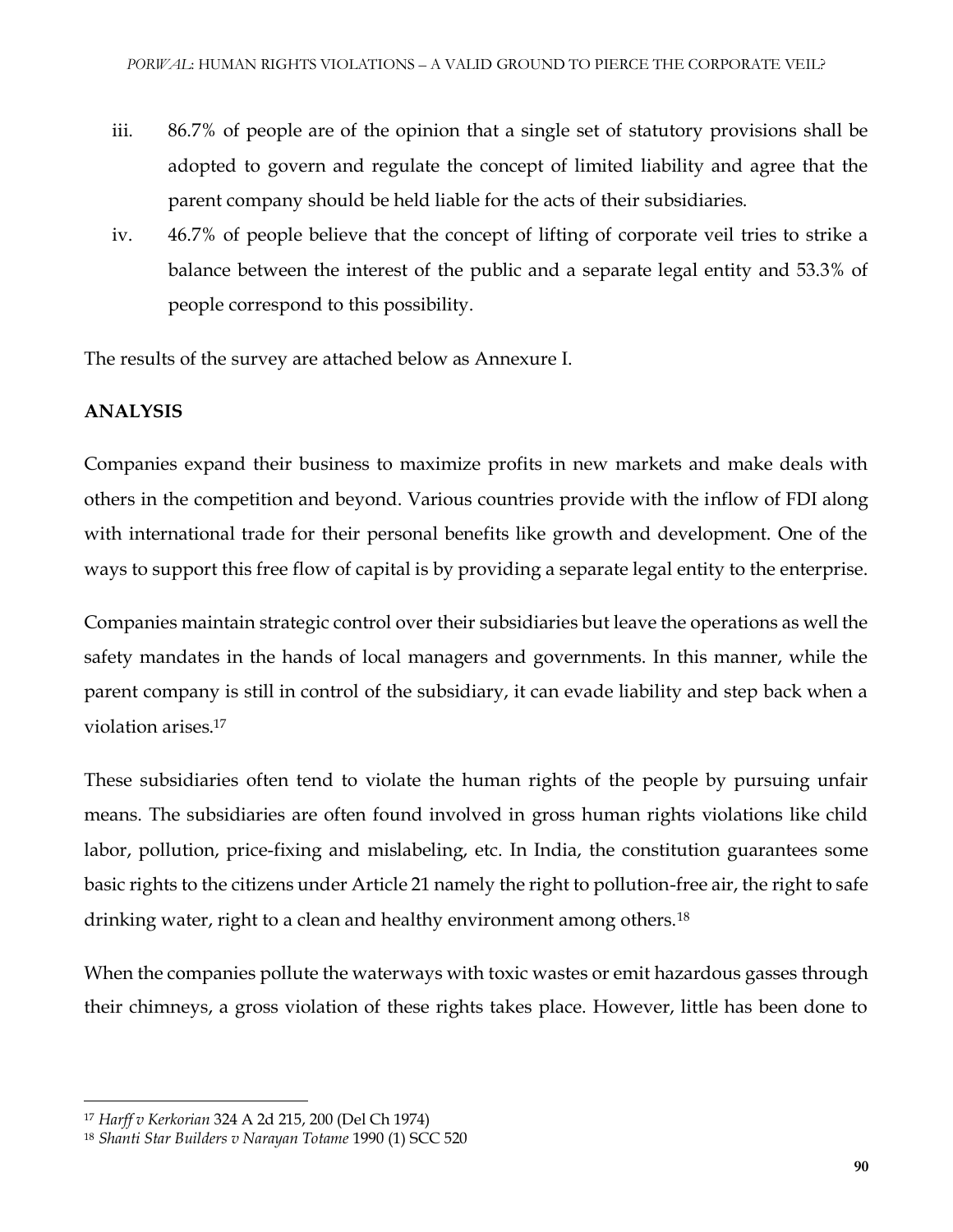safeguard these rights and provide for a fool-proof system to hold the companies liable to set a deterrent to avoid further violations and to compensate for the ones already committed.<sup>19</sup>

The States often fail to protect claimants of human rights violations that are caused by operations of these corporate groups. Their struggle to get remediation is further aggravated when they turn to the parent companies, who they believe are indirectly contributing to their harm or at least deriving benefits from it when they turn a blind eye towards them.

The parent companies are defended by the principle of a separate legal entity and limited liability which implies that the parent company cannot be held liable for the acts of its subsidiaries. This renders the victims of human rights violations helpless because all measures of recourse available to them are shut down. Therefore, a coalition of governments, multilateral banks and developed and developing nations is a must to deal with this problem.<sup>20</sup>

Some of the reasons why subsidiaries fail to provide justice to the victims of human rights violations are:

- a. Lack of proper legislation to govern the behavior of the subsidiaries.
- b. Carelessness of the parent companies in administrating the actions of these subsidiaries.
- c. Unavailability of sufficient financial resources.

 $\overline{a}$ 

d. Lack of understanding of the complex structure of the corporates by the layman.

Therefore, it is necessary to hold the parent company liable for the acts of its subsidiaries to:

- i. Provide justice to the victims of human rights abuse
- ii. Act as a deterrent, so that further violations can be curtailed
- iii. Establish a proper system of checks to provide security to the injured
- iv. Increase accountability of the companies towards the masses

<sup>19</sup> Lena Ayoub, 'Nike Just Does It – and Why the United States Shouldn't: The United States International Obligation to Hold MNCs Accountable for Their Labor Rights Violations Abroad' (1999) 11 Depaul Bus L J 395, 400–01

<sup>20</sup> Barbara Crutchfield George & Kathleen A Lacey, 'A Coalition of Industrialized Nations, Developing Nations, Multilateral Development Banks, and Non-Governmental Organizations: A Pivotal Complement to Current Anti-Corruption Initiatives' (2000) 33 Cornell Int'l LJ 547, 550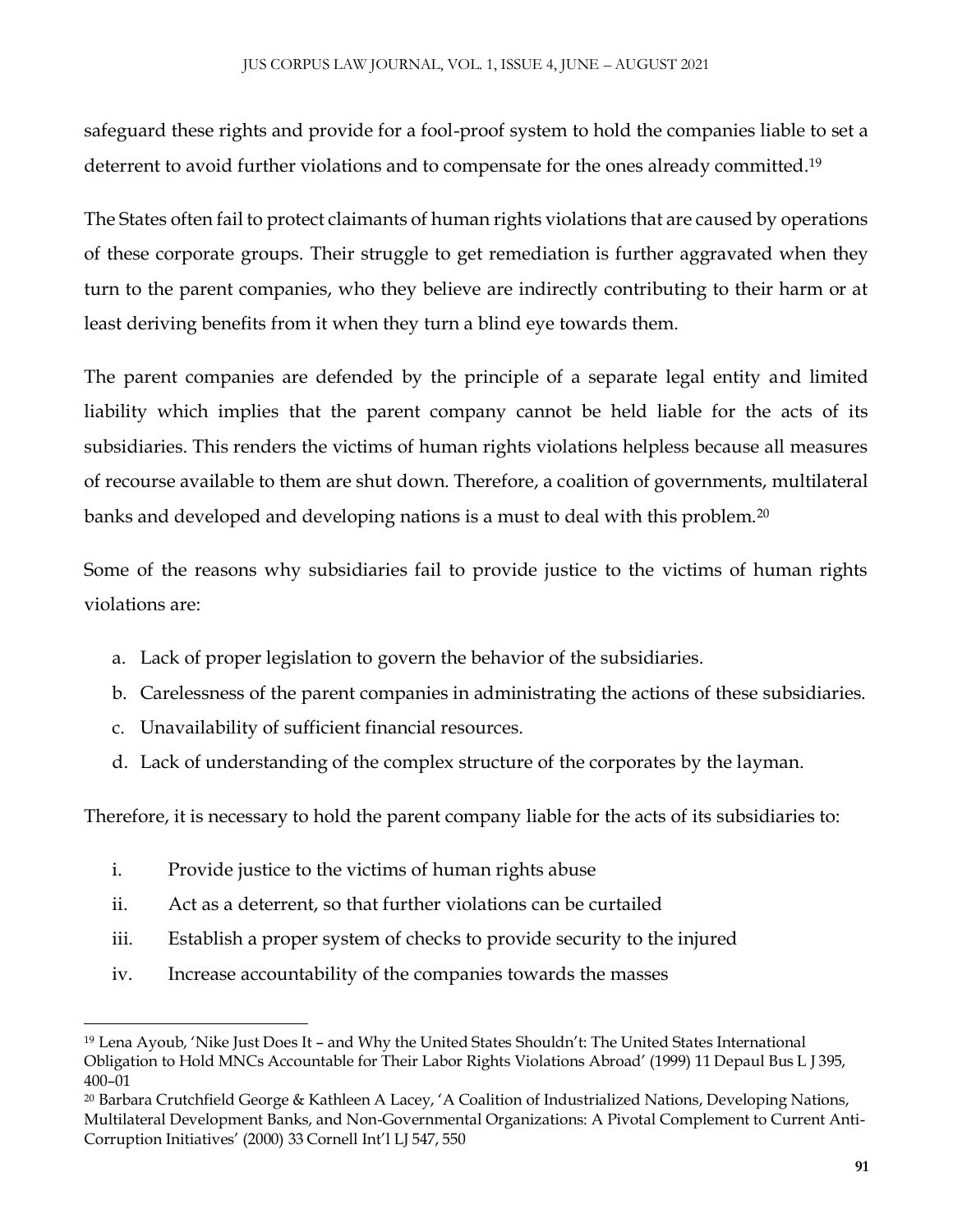- v. Prevent legitimization of risk-shifting from companies to victims
- vi. Curtail reckless investments (excessive risk-taking21) and socially irresponsible business decisions

A strategy for making the parent company liable for human rights violations, while respecting the concept of a separate legal entity shall be devised to strike the right balance b/w the rights and duties of the firm. The concept of a separate legal entity should in no way imply that the company cannot be held accountable for its acts.<sup>22</sup>

## **LEGAL SCENARIO**

 $\overline{\phantom{a}}$ 

The emergence of the issue being discussed is a direct consequence of the concept of separate legal entity as mentioned in the company laws. Company Law fails to create exceptions and provisions that could contain the excesses of the principle and the companies have thus, taken advantage of the same.

The principle is recognized in the civil as well as the criminal law countries and has therefore acquired a universal character.<sup>23</sup> The concept of holding a corporate liable for committing a criminal act under international law had emerged from the Nuremberg trials.<sup>24</sup> Later, in the Farben trials<sup>25</sup> the court recognized 'corporate obligations' that were cast upon these corporations as duties that were to be complied with.

Even though no specific laws exist under the Indian Constitution, the doctrine of duty of care mentioned under the law of torts makes a binding obligation on the companies to maintain reasonable care as a measure to cut down the possibility of causing harm. The court in the case

<sup>21</sup> M Dearborn, 'Enterprise Liability: Reviewing and Revitalizing Liability for Corporate Groups' (2009) 97 California Law Review 206

<sup>&</sup>lt;sup>22</sup> OHCHR, Improving accountability and access to remedy for victims of business-related human rights abuse (A/HRC/32/19) 2016

<sup>&</sup>lt;sup>23</sup> 'The Modern Corporation Statement on Company Law' (2016) Modern Corporation Project, Cass Business School, City University, London

<sup>24</sup> Steven R Ratner, 'Corporations and Human Rights: A Theory of Legal Responsibility' (2001) 111 Yale L J 443, 447

<sup>25</sup> *United States v Krauch* [The IG Farben Case], VIII Trials of War Criminals Before The Nuremberg Military Tribunals No 10 (1952)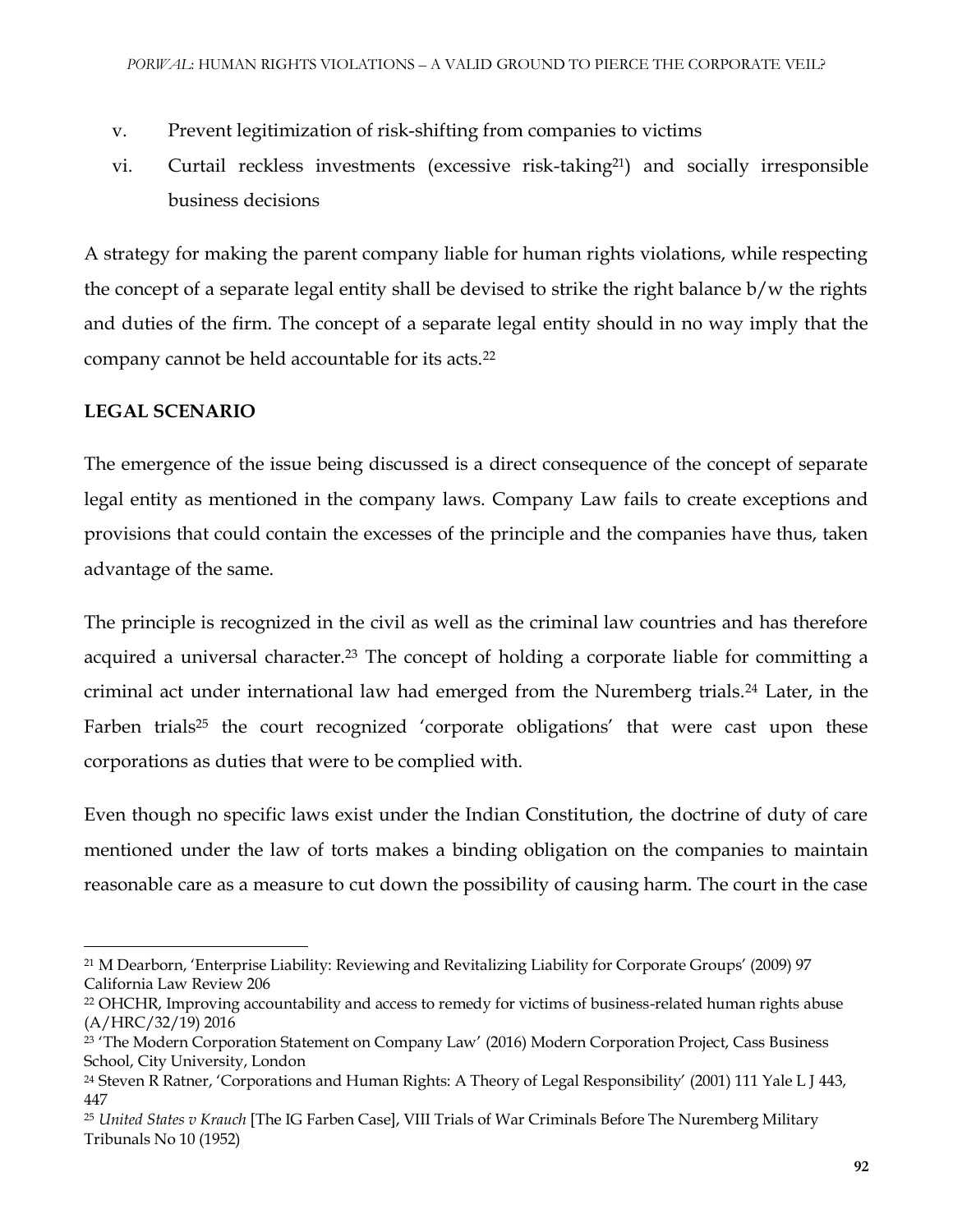of Chandler v Cape<sup>26</sup> established an exception based on the 'assumption of responsibility' by elaborating on the doctrine of responsibility. The lack of a legislative statute ends up creating ambiguity and confusion.

The differentiation between liability and non-liability settings is important to note as it creates a notable effect on the parent companies. The non-liability setting doesn't bind the parent company to offer remediation. Some examples of laws created by different bodies are:

- 1. Accounting laws state that the company must issue consolidated reports which bind the parent company to present information about operations conducted by its subsidiaries. However, remediation is not included in the provision.<sup>27</sup>
- 2. The product liability laws also portray a picture where the parent company and its subsidiaries are considered to be a single economic unit.<sup>28</sup> This gives space for the presumption that the parent company can be held liable for the acts of the subsidiaries.
- 3. Environmental laws also exemplify the concept of 'parent liability' along with cautionary lessons. An appropriate example is the CERCLA which mandates the parent company liable for clean-ups if the parent company was involved either as the owner or the operator of the polluted site.<sup>29</sup>

The company law isn't a sacrosanct and hence can't prevent developments in other laws that might bind the parent company accordingly to achieve a specific objective.<sup>30</sup>

# **CASE LAWS**

 $\overline{\phantom{a}}$ 

<sup>26</sup> *Chandler v Cape* [2012] EWCA (Civ) 525

<sup>&</sup>lt;sup>27</sup> Thomas K Cheng, 'The Corporate Veil Doctrine Revisited: A Comparative Study of the English and the U.S. Corporate Veil Doctrines' (2011) 34(2) Boston College International and Comparative Law Review 353 <sup>28</sup> Peter Behrens, 'The extraterritorial reach of EU competition law revisited – The "effects doctrine" before the ECJ' [2016] Discussion Paper, Institute for European Integration

<sup>29</sup> David Millon, 'Piercing the Corporate Veil, Financial Responsibility, and the Limits of Limited Liability' [2006] Washington & Lee Public Legal Studies Research Paper Series 12, 39

<sup>30</sup> R Skinner and others, '*The Third Pillar: Access to Judicial Remedies for Human Rights Violations by Transnational Business'* [2013] International Corporate Accountability Roundtable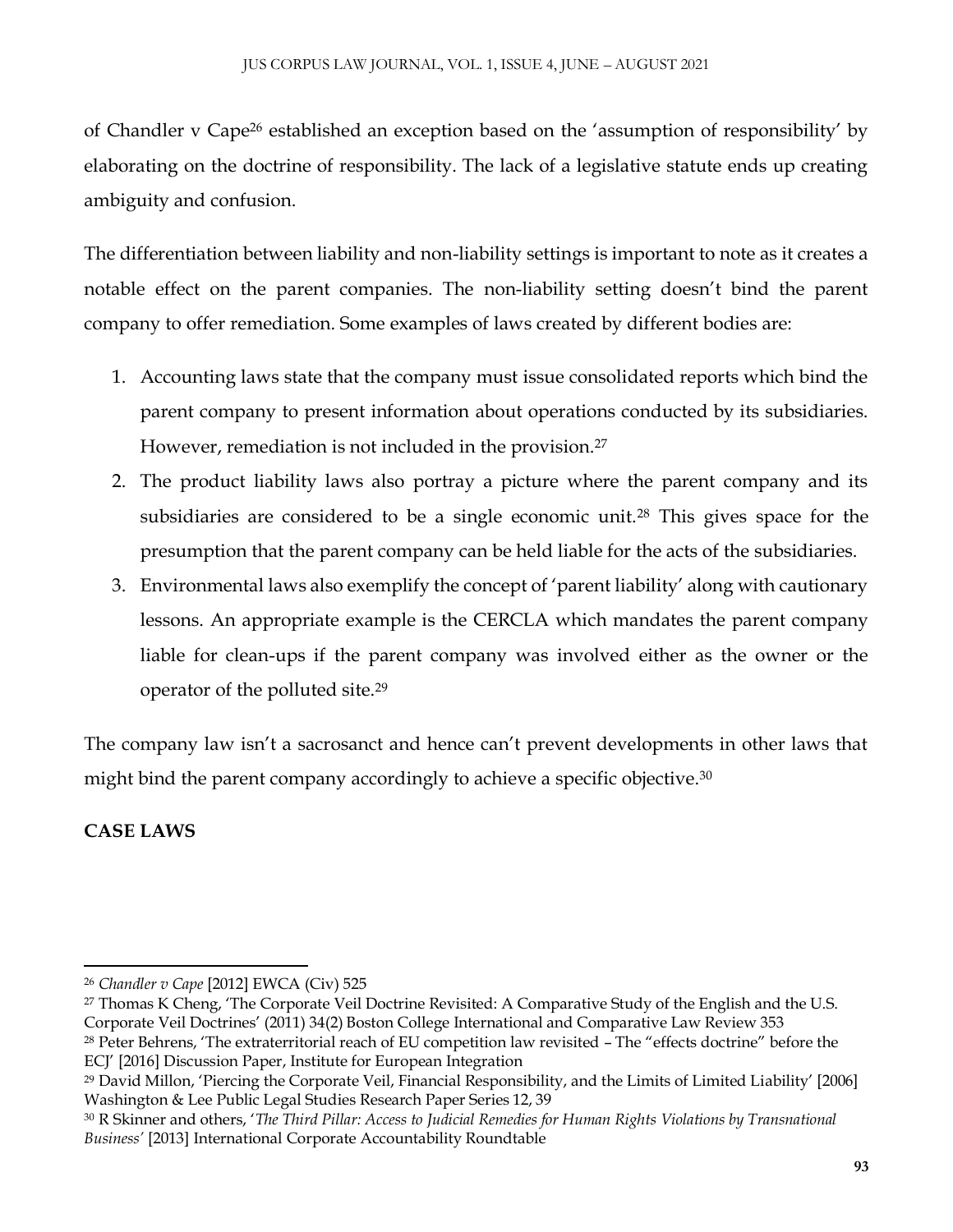Some important cases where the concept of human rights violations and lifting of the corporate veil were discussed in detail are:

 $\triangleright$  Union of India v. Union Carbide Corporation<sup>31</sup> - Bhopal Gas Tragedy

A case of gross human rights violations, this case has become an identity of India concerning company laws. The parent company, UCC is an American firm that had established a subsidiary in Bhopal under the name of Union Carbide India Limited (UCIL).<sup>32</sup> The local administrators of the company, due to their negligent behavior, led to one of the most tragic events in the history of India. On 2nd December, 1984, when the whole city was asleep, 45 tons of methyl isocyanate escaped from an insecticide plant of the company.<sup>33</sup> Methyl Isocyanate is a poisonous gas that led to the death of several hundreds of people. Moreover, the effects of the gas can still be observed in the children of the mothers who were pregnant during the occurrence of the incident.

The question of lifting the corporate veil was posed in front of the court when the case was filed. While UCC argued that the court did not have any authority to lift the corporate veil, it was impossible to recover the losses from the subsidiary due to the lack of resources. The court believed that it would fail its duty if the corporate veil wasn't lifted in cases of such severe nature.

 $\triangleright$  Hindustan Coca-Cola Pvt. Ltd. v. Perumatty Grama Panchayat<sup>34</sup>

The Coca-Cola Company in India is responsible for gross violations of human rights. The requirements of the company to prepare bottled drinks led to the release of contamination of water bodies due to the chemical waste also referred to as 'slurry'. This, along with plastic, paper, and metal waste was dumped in fertile agricultural fields under the pretext of manure.

 $\overline{a}$ 

<sup>31</sup> *Union of India v Union Carbide Corporation* 1990 AIR 273

<sup>32 &#</sup>x27;Union Carbide Corporation' (*Union Carbide*) [<https://www.unioncarbide.com/about-us.html>](https://www.unioncarbide.com/about-us.html) accessed 11 May 2021

<sup>33</sup> Ratna Kapur, 'From Human Tragedy to Human Rights: Multinational Corporate Accountability for Human Rights Violations (1990) 10(1) Boston College Third World Law Journal

<sup>34</sup> *Hindustan Coca-Cola Pvt Ltd v Perumatty Grama Panchayat* 2005 (2) KLT 554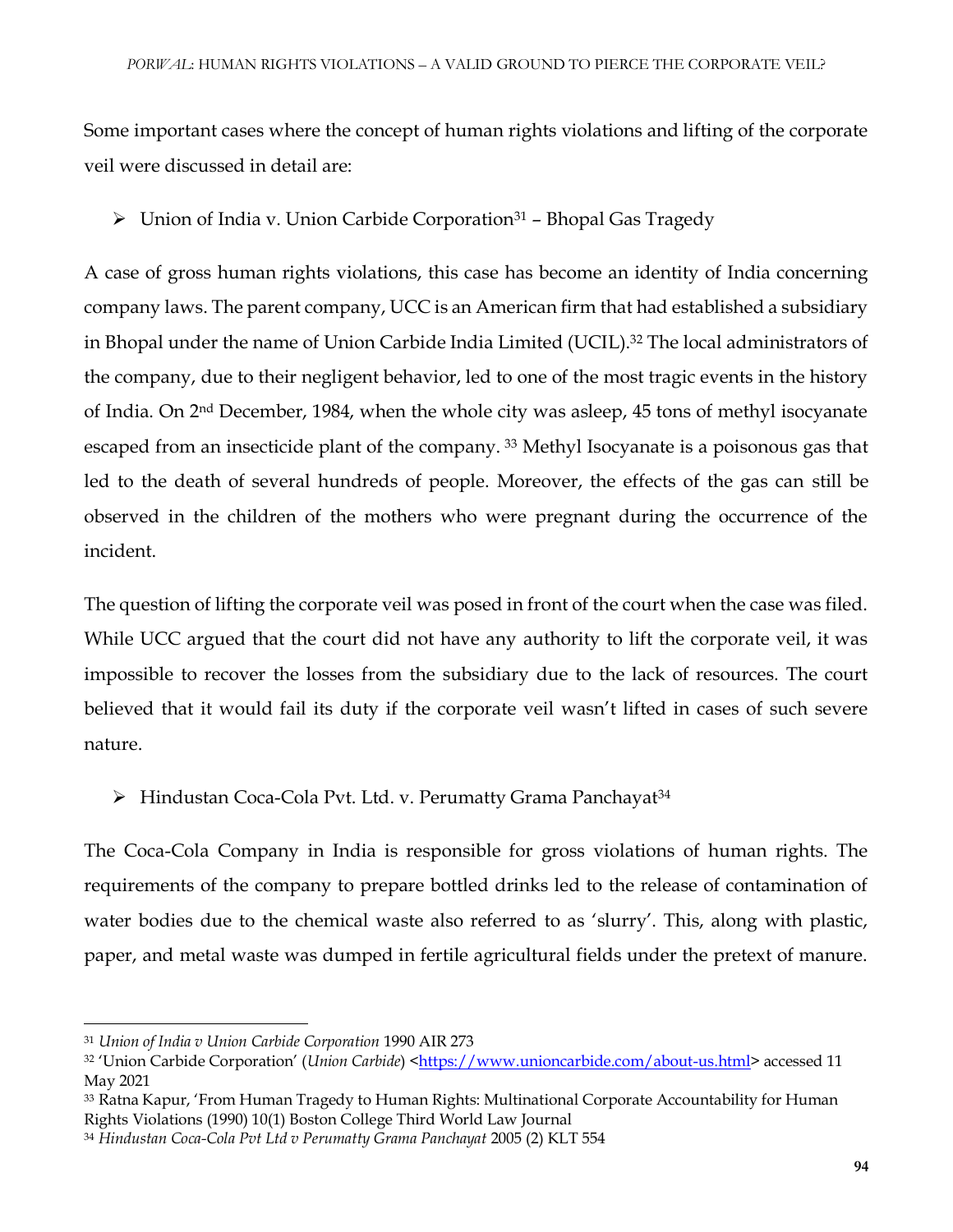In a timeline of around 6 months, water in the locality became unfit for drinking and cooking. This led to the draining of wells and watersheds nearby and also affected the yield from the paddy fields drastically.

 $\triangleright$  Walmart Inc.

Walmart has been accused of various human rights violations in India long before it was acquired a place in the Indian markets.<sup>35</sup> Gender-based violence is synonymous with Walmart in many parts of the globe. However, recently Walmart has agreed to pay a sum of \$287 million of penalties to India as well as various other countries because it failed to keep a check on matters related to bribery and corrupt practices.<sup>36</sup> This also led to the dissolution of the partnership between Bharti Enterprise and Walmart in India.<sup>37</sup>

 $\triangleright$  Tata Engineering and Locomotive Co. Ltd. v. State of Bihar & Ors<sup>38</sup>

A matter in which the applicants had simultaneously sought immunity within Art 286 & requesting the relaxation from paying taxes on the selling off or acquisition of commodities. According to the SC, 'if this claim is adopted, this might imply that if what organizations or firms can't directly carry on with, they might do covertly by depending on the notion of raising the veil.<sup>39</sup>

 $\triangleright$  Vijay Mallya's Case

The owner of the Kingfisher Airlines, Vijay Mallya had expanded and diversified from the initial liquor business by inaugurating Kingfisher airlines in 2005. From being the holder of the second largest share in India's domestic air travel market to running into debts and losses, Kingfisher

 $\overline{\phantom{a}}$ 

<sup>&</sup>lt;sup>35</sup> 'World Report 2007' (*Human Rights Watch*, 2007) [<https://www.hrw.org/world-report/2007>](https://www.hrw.org/world-report/2007) accessed 12 May 2021

<sup>36</sup> Walter Loeb, 'Walmart: What Happened In India?' (Forbes, 16 October 2013)

[<sup>&</sup>lt;https://www.forbes.com/sites/walterloeb/2013/10/16/walmart-what-happened-in-india/#630776727d1c>](https://www.forbes.com/sites/walterloeb/2013/10/16/walmart-what-happened-in-india/%23630776727d1c) accessed 12 May 2021

<sup>37</sup> *Ibid*

<sup>&</sup>lt;sup>38</sup> Tata Engineering and Locomotive Co Ltd v State of Bihar 1965 AIR 40

<sup>39</sup> Bharadwaj (n 4)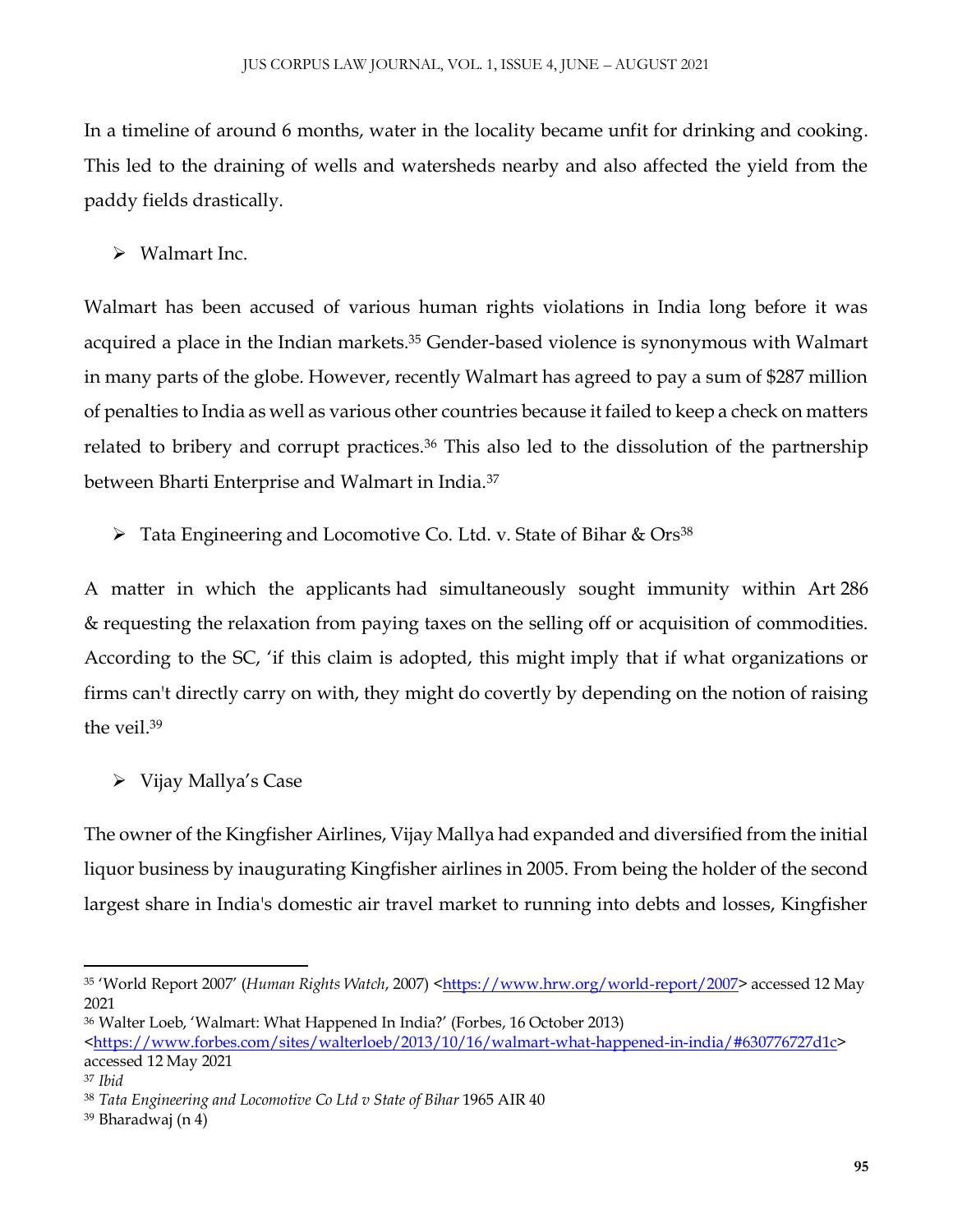airlines had witnessed huge changes.<sup>40</sup> Vijay Mallya had lent a high amount of money from the banks in the name of Kingfisher airlines however, this money wasn't used for due purpose. While trying to hide under the corporate veil, he pledged that he hadn't personally borrowed the money and that he was a separate person from the company and couldn't be held liable for merely being a guarantor.<sup>41</sup> The banks had filed a suit requesting the application of the doctrine of lifting the corporate veil to find the culprit as this case had severely affected the lives and human rights of the workers associated with the company.

Various other companies like Vodafone<sup>42</sup>, Nestle<sup>43</sup>, Apple<sup>44</sup>, etc. have been allegedly accused for human rights violations throughout the world. Therefore, it becomes the prime responsibility of the whole global community to take immediate action to protect the rights of people.

## **CONCLUSION AND SUGGESTIONS**

A pattern of behavior of the multinational enterprises has been observed with regards to their liability concerning subsidiaries. Therefore, it is necessary to probe deeper into the problem and increase the availability of redress to those injured. Human rights are the basic set of rights available to an individual and must be protected at all costs. It can thus be concluded that the parent company should be held liable for the acts of its subsidiaries and the risk of economic operations should be distributed in a fair manner between the company and its subsidiaries to maximize the rights available to the victims.<sup>45</sup>

 $\overline{a}$ <sup>40</sup> Jayant Srivastava and others, 'Reason Behind Kingfisher Airline's Failure: An Eye-Opening Case Study Revealing Three Key Words for Aviation Industry Success: Costs, Costs, Costs' (*Jaipuria*, 2013) [<https://jaipuria.edu.in/pgdm/wp-content/uploads/2013/07/Reason-behind-Kingfisher-Airlines-Failure.pdf>](https://jaipuria.edu.in/pgdm/wp-content/uploads/2013/07/Reason-behind-Kingfisher-Airlines-Failure.pdf) accessed 13 May 2021

<sup>41</sup> Anshul Dhamija, 'Blog: The curious case of Vijay Mallya and India's PSU banks' (*Forbes India*, 9 March 2016)  $\frac{\text{th}{t}}{\text{th}}$  /www.forbesindia.com/article/special/blog-the-curious-case-of-vijay-mallya-and-indias-psu[banks/42625/1>](https://www.forbesindia.com/article/special/blog-the-curious-case-of-vijay-mallya-and-indias-psu-banks/42625/1) accessed 13 May 2021

<sup>42</sup> *Vodafone International Holdings BV v Union of India* Civil Appeal No733 OF 2012

<sup>43</sup> 'Human Rights Watchdog and Civil Rights Firm Sue Nestle, ADM, Cargill, for Using Forced Child Labor' (*International Labor Rights Forum, 7 May 2015*) [<https://laborrights.org/releases/human-rights-watchdog-and](https://laborrights.org/releases/human-rights-watchdog-and-civil-rights-firm-sue-nestle-adm-cargill-using-forced-child-labor)[civil-rights-firm-sue-nestle-adm-cargill-using-forced-child-labor>](https://laborrights.org/releases/human-rights-watchdog-and-civil-rights-firm-sue-nestle-adm-cargill-using-forced-child-labor) accessed 14 May 2021

<sup>44</sup> Craig Simmons, 'China's besieged factories: Activists aim to expose unscrupulous labor practices to shame companies' (Atlanta-Journal Constitution, 14 February 2007)

[<sup>&</sup>lt;http://geography.fullerton.edu/taylor/geog100/chinaajc.htm>](http://geography.fullerton.edu/taylor/geog100/chinaajc.htm) accessed 15 May 2021

<sup>45</sup> Thomas K Cheng, The Corporate Veil Doctrine Revisited: A Comparative Study of the English and the U.S. Corporate Veil Doctrines, (2011) 34(2) Boston College International and Comparative Law Review 353